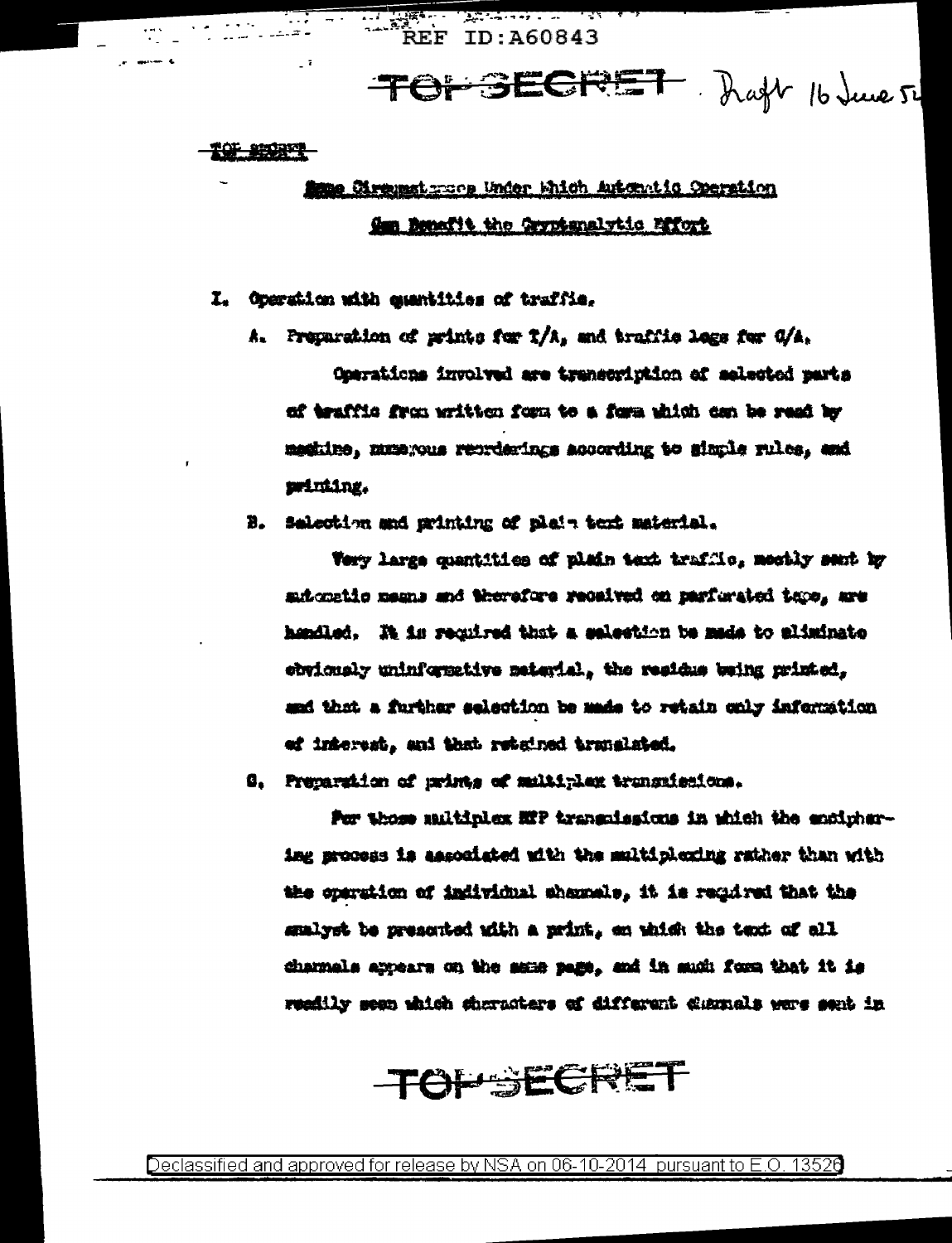# **OF SECT**

#### 光学 苏联球工

the same mux dydle. In at least one much mystem, it is degired that cortain elementary statistical counts appear with the print of the airher text.

D. Presentation of quality and timing information.

For certain systems it is desirable that the analyst be presented with a print of sigher test which earnies with each letter an indication of the probability of a garble, and in mone cases also a time measure.

II. Operations determined by degree of ignorance.

systematic statistical maission diagnostic purposes. A.

Amalysis of individual messages or groups of aryphographically related messages may yield useful information, Examples-are, "This is a digraph substitution", or "In this aysten, no letter detectal enciphers as itself", or where there is a forgotted orgatographic change at nown every day", or "This eigher text is statistically indistinguishable from render.

"Blind" search for fevorable eirumstances.

ayatemetic search for pairs of messages with as unusual similarity may uncover depths, eryptographic error, or other misuse. "Similarity" may include equality of length, pattern squivalence, ocenen textual groups, comme indicator groups, unanticipated distinct frequency sounts, or seen unanticipated phenomenon. one or Maskins aid here is marely the bringing together af pairs of

TOF ALCRET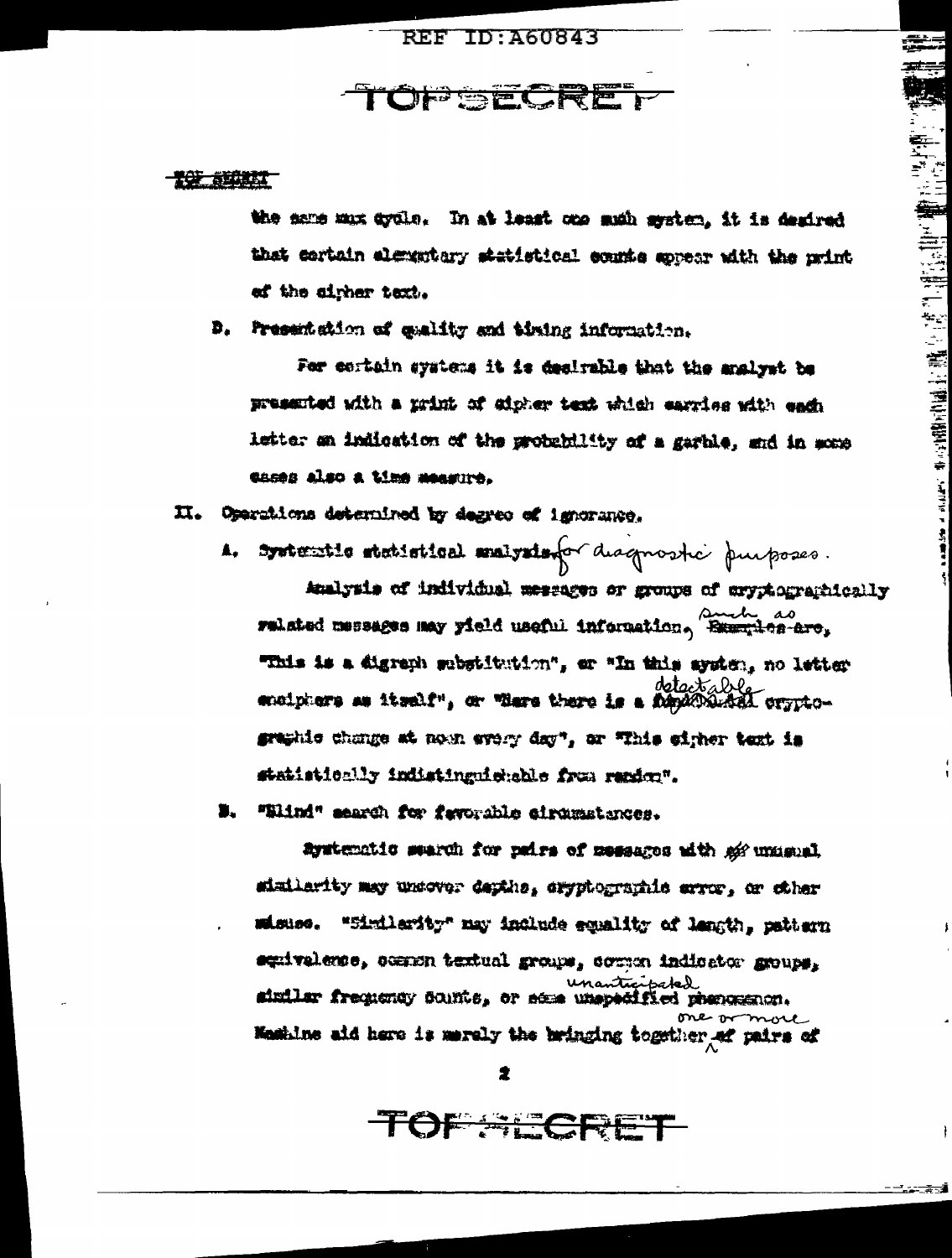**REF ID: A60843** TOI- ECRE

**BAR BEER T** 

cypromalytically useful<br>**Easescos, the real identification of Easorable einemot**erces heing made by an analyst.

XII. Operations becaming appropriate due to the sequisition of apocific items of knowledge.

(permitons in this class can rarely be performed until the smalyst has made at least one examination of the text baing worked Frequently there are a mumber of courations in succeeding. but which speration done ment is determined by the results of a previous speration.)

A. Durth Search.

mounably occur.<br>If it has been determined that depths suggingly-ended in a ayutun, and recognizable manifestations of denth observedsmah as indicator similarities, or multiple group ecinoidencesa wearth for thase manifestations will be made.

E. Pattern repeat saardh.

Some wither armicus have the property that if in two entipherments of the seme plain text meanly but not all of the system variable; are the sma, the two resulting sipher texts will be simple substitutions of one another. Under these airtumstandes, a maardh is made for pairs of stretches of eipher textly thering this relation.

C. Denon/Sled type eperations.

If dayths have been found, and the underlying lunguages are at least partially known, assistance may be given to the

TOPLERET

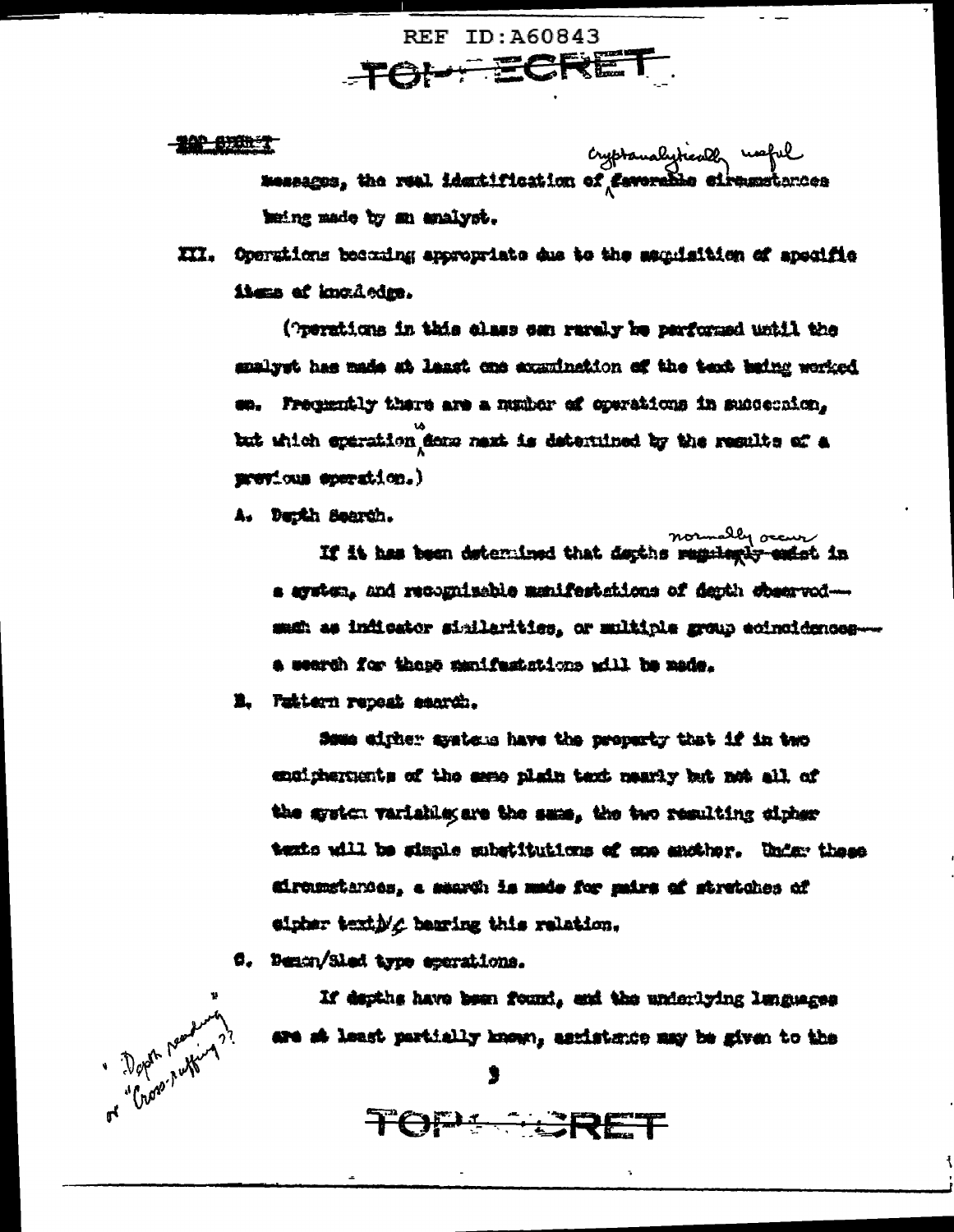**REF ID: A60843** Company of the Company of the Company of the Company of the Company of the Company of the Company of the Company of the Company of the Company of the Company of the Company of the Company of the Company of the Company of t

天好 经时限学

for espamples p-presenting him with a list of pairs of words along analyst. with their meanings, each word having a positive prebability af escurrence in one of the messages of the depth, and such that their simultaneous economics is consistent with the eigher test under examination. (A literal or digital code is here considered as a "Language".)

Bombe/Frog type operation. B.



For some machine sigher system, there are means of stinck, centining legical steps with exhaustive trial techniques, which require matched plain and sigher texts and utilize one or sweral enalogues of the cigher machino, which yield some of the periodic variables of the system.

з. Newate/warlook type eperations.



In some mahine systems, the indicators are such that even when all the pariedic variables have been determined, the massagewhee variables sampt he determined by any easy method. In the absence of any knowledge of the plain text (other than statistical) of a particular message. it may be medesany to de the equivalent of desighering it for possible values of the message-wise variables and examins the regults statistically to determine which setually is misin.

If there is a high probability that a cartain word, or com of a list of words, codurs in the plain, it may be mere economical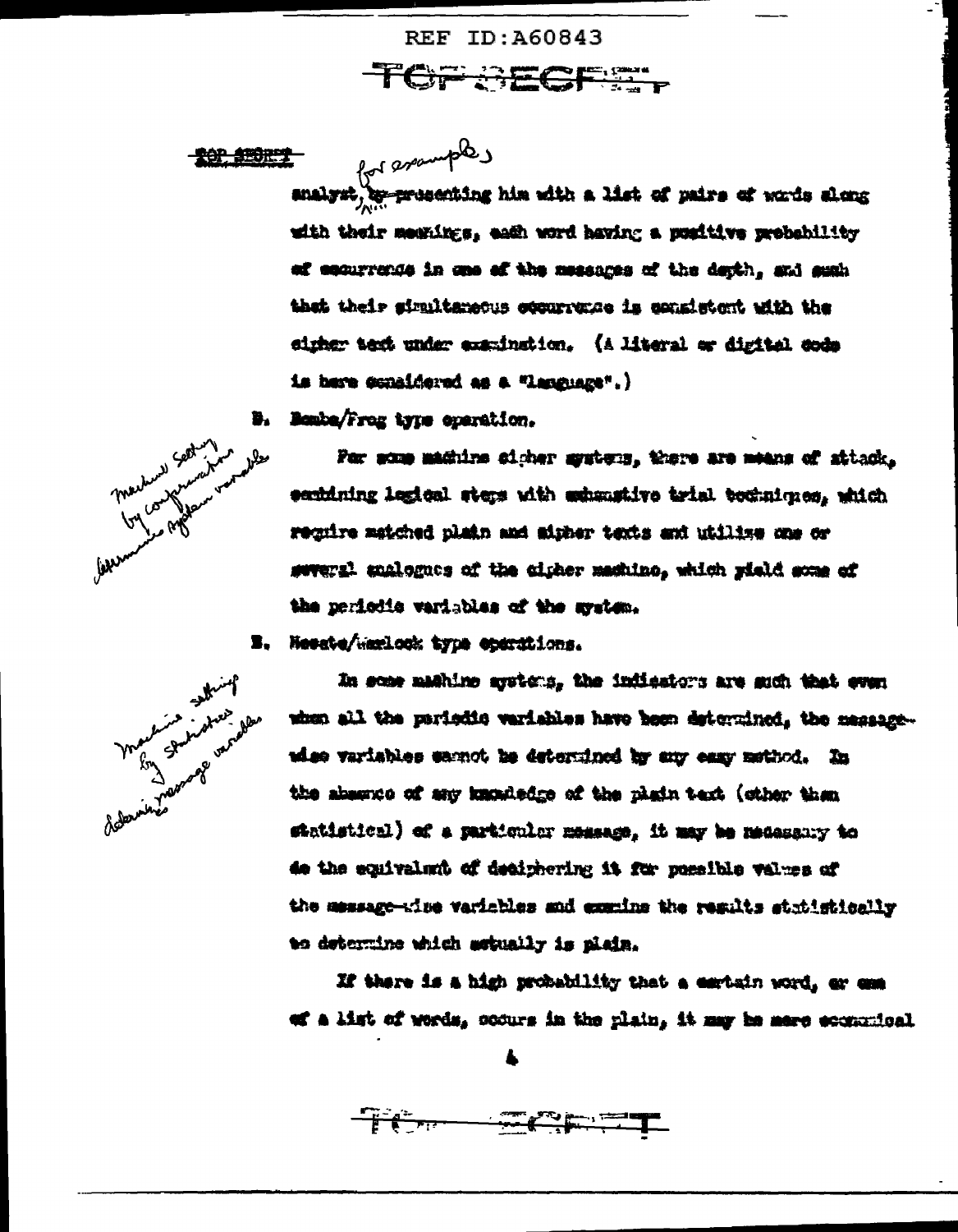REF ID: A60843

### **THE SECRET**

to determine those values, if my, of the massage-wise variables, which permit the airmltaneous equurrence of the cipher text. being executed, and one of the words of the list.

F. Residne decryption.

At times, the cryptanalytic process yields complete informetica economing a divitographic pariod. It is then heceneary to parform the decryption of all available text in accordance with the rules of the graten, and print the resulting plain.

6. Printing meanings for eeds groups.

Ma times, messages are fully decrypted, yielding plain. ende, by some prosess not involving meanings of the groupe. It is then mecessary to print, endinarily in the original lenguage, the meanings of those groups having known meanings.

N. Pertial deutphermant.

In the course of attack on a multiple step cryptographic system.

I. Preparation of work sheets.

> Amalysts often desire signer text and relevant information printed in accordance with rules which depend on the state of solution of the problem being worked on.

> > TONECRE

EO  $3.3(h)(2)$ PL 86-36/50 USC 3605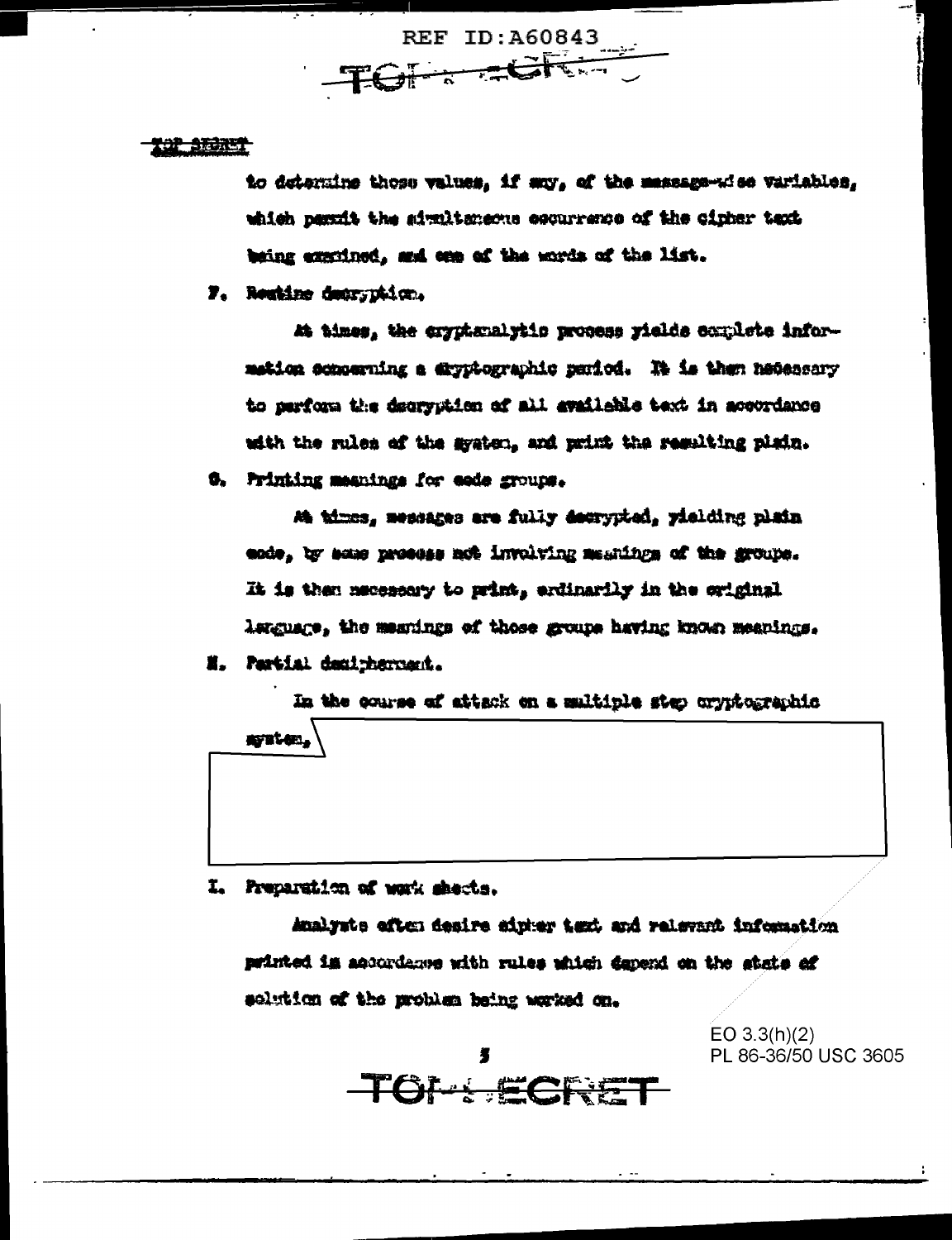

 $1.77774772$ 

 $\sim$  EO 3.3(h)(2) PL 86-36/50 USC 3605

**TOP SHOTS** 

J. Exploitation of obscure statistical phenomena.

Mt times additive key which is used only ones,

Eare one needs to

provide the enalyst with pairs of groups, one of which has a

probability of equatring as a fragment of plain text, and the

sther of which has a probability of heing produced as

Auctior favorable ease is that which the

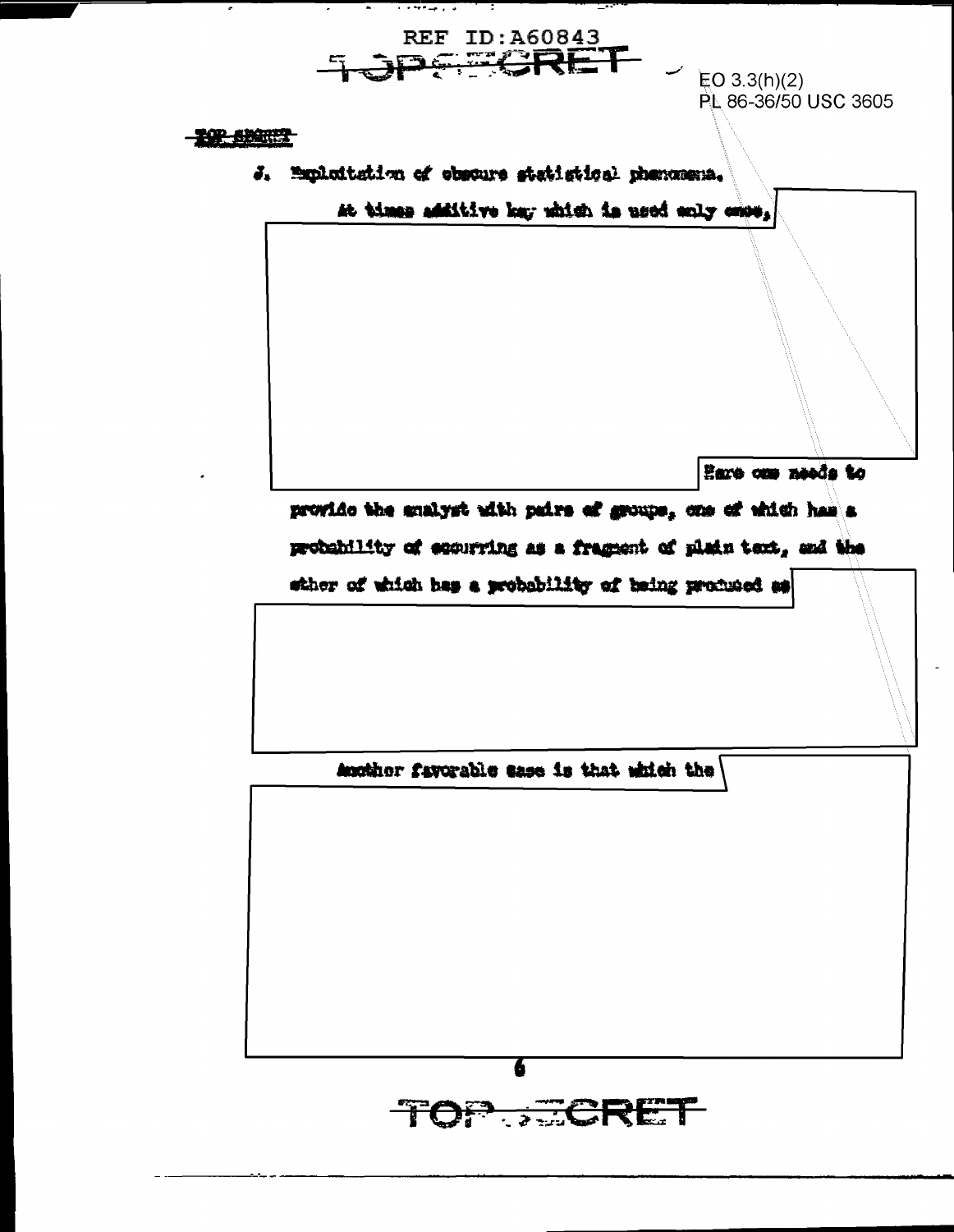**REF ID: A60843** 

TO CHA

 $EO 3.3(h)(2)$ PL 86-36/50 USC 3605

202 12022

I. Prosecures involving relatively exaplex meniculative and lazioni steps.

An example is the solution of a signle columns transposition, with unterlying text ordinary lenguage, but unionen mahjant matter. Here one will juxterose each pair of secuences of text from the message which can be successive columns from the eriginal furm, and for each pair make an estimate of the relative probability of their arising assemily. To the better seoring pairs, trial third columns are added, and new probability estimates and further eliminations are made, until a soure is chtained which is unlikely to have been obtained by rendon in the matter of trials attented.

A second mesure is the case in which it is known that additive hay has been darived by a specific scholar menual process (with at least one variable of the ayeton unknown) ant that the detailed nature of the moderlying plain is unknown. Here it is meessary to follow the steps of the cipher sleck for each possible value of the missing parswiter to memorate trial additives, to strip each trial additive from the cipher text, and exacine aish resulting pseudo plain for languagelike properties.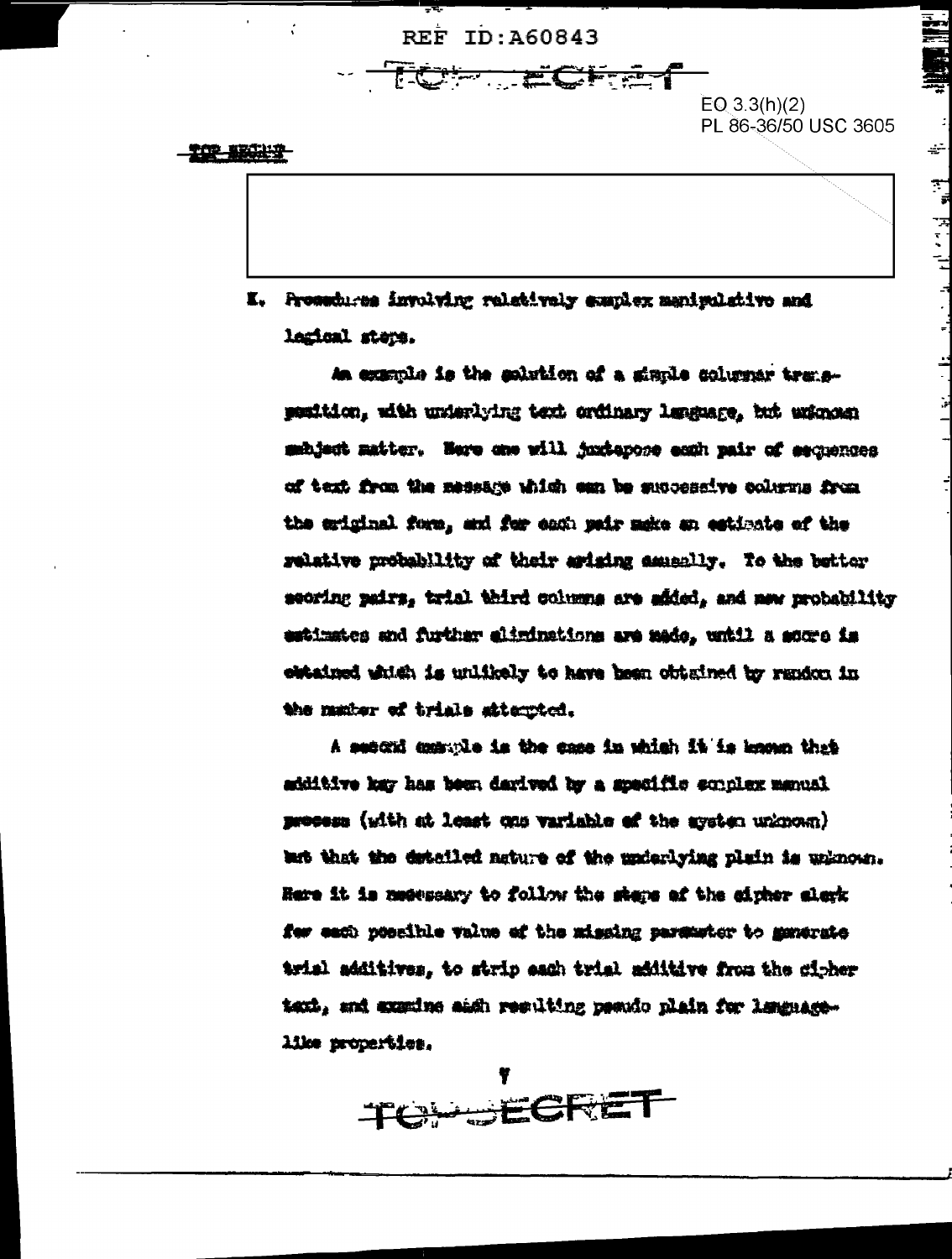网络最大学 网络海岸 医阿尔伯氏病 **REF ID: A60843** 

TCH Backfert

#### 10 59 S

- IV. Operations not having traffic as basic data.
	- A. Preparation of greatel distignaries, language statistical records, and other linguistic aids.

For use by the snalyst at his desk, a variety of distinary or estalogie type listings with statistical information are regired. The information contained in these frequently, but not always, stress from the text of previously decrypted messages. (Here also, a sode may be considered as a language.) Characteristically, frequent revision is required as more information becomes available.

B. Preparation of satularuss, tables and listings, where basic data is from specific cigher machines or cryptographic systems.

Head cryphenalysis is eften aided by the ready availability of gystematic listings of the regults of the parformance of substeps of the cryptographic system.

0. Provision of sh-the-desk mechanical sids and analogues.

In addition to printed material, analogues of cipher maximes, devices which smlate cryptographers, and devices for deing sertain types of clerical work may be highly useful, provided that they are at hand, rather than at a reacte location.

D. Development of machino techniques in anticipation of problems.

At times in the course of current coppionalysis, there appear elements not subject to regular periodic shange, but such